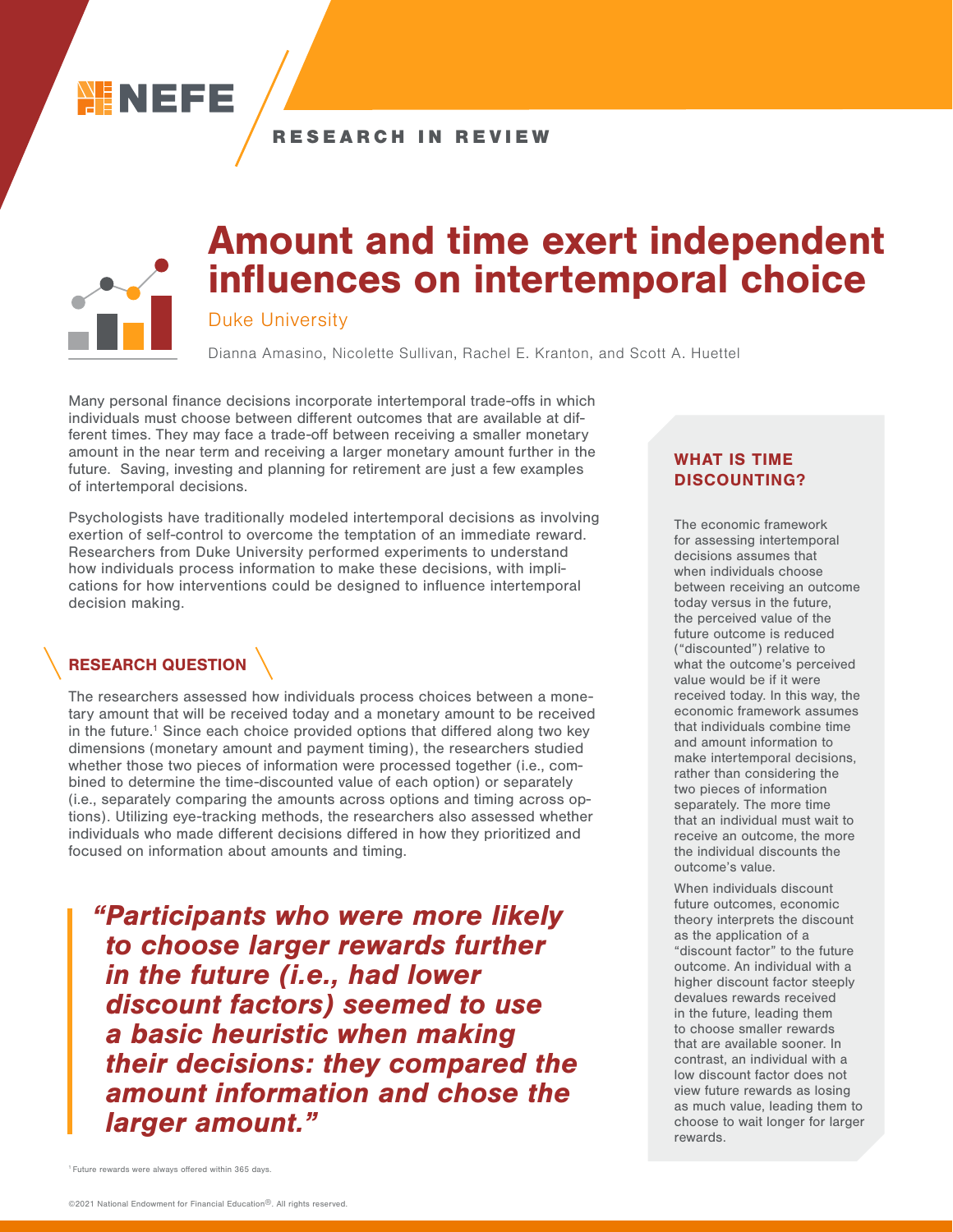

### RESEARCH IN REVIEW

# STUDY FRAMEWORK

The study recruited 117 participants in the primary research group and 100 participants in a replication sample (a sample used to replicate the primary results). Participants made a series of 141 intertemporal financial decisions, each requiring a choice between receiving an amount of \$0.50-\$10 today or \$10 on a date one to 365 days in the future. These options vary by two attributes: amount (monetary value) and time (timing of payment). While participants made these intertemporal choices, an eye-tracking device captured where each participant focused their attention and for how long. Each participant received \$6 cash on the day of the study and, for one of the intertemporal choices made in the study, also received an Amazon gift card reflecting the amount and timing of the participant's choice (e.g., if, for the relevant choice, the participant chose to receive \$10 at a date 15 days in the future, the participant received a \$10 Amazon gift card 15 days after participating in the study).

## **DESIGN**

Participants were presented with intertemporal choices on a computer screen display. The display systematically presented each choice so that amount and time information were always shown in the same sections of the display, allowing an eye-tracking device to determine when the participant was focusing on certain pieces of information and for how long.<sup>2</sup> Researchers used this data to determine how participants prioritized and fixated on information, and whether participants processed amount and time information together or separately while making their decisions. Using data on each study participant's choices, the researchers estimated each participant's discount factor and compared how information was processed by individuals with higher versus lower discount factors (see the "What is Time Discounting?" info box for an explanation of discount factors).

# **RESULTS**

The researchers found that participants who were more likely to choose options with larger rewards further in the future over receiving smaller rewards today (i.e., participants with lower discount factors) tend to place more weight on information about reward amounts than on time information. When incorporating amount and time information into their decisions, participants with lower discount factors tended to primarily compare amount information across their options. By contrast, participants who were more likely to choose options with smaller rewards today (i.e., participants with higher discount factors) tended to incorporate both the time and reward amount information into their decisions but placed more weight on time information.

# **TAKEAWAYS**

#### Heuristics as a "Nudge" in Intertemporal Decisions

The researchers found that participants who were more likely to choose larger rewards further in the future (i.e., had lower discount factors) seemed to use a basic heuristic when making their decisions: they compared the amount information and chose the larger amount. This heuristic resulted in faster decision-making times than the time spent by individuals who appeared to incorporate all available amount and time information when making decisions. Though more research is needed, this finding suggests that interventions encouraging individuals to prioritize comparing reward amounts rather than time could reduce the effort involved in making intertemporal decisions and help individuals decide to wait for larger rewards further in the future when making intertemporal choices. Note, however, that this study focuses on short-term decisions over small dollar values where all options provide a reward within a year. Decisions over longer time horizons or different types of payments may be more complicated, and this heuristic may be too simple for such situations. There also may be situations where this heuristic does not align with an individual's goals or circumstances and therefore should not be applied.

<sup>2</sup>To check that the results of the study were not driven by individuals' predisposition to focus on certain parts of a computer screen, the researchers changed the orientation of the amount and time information in their replication study.